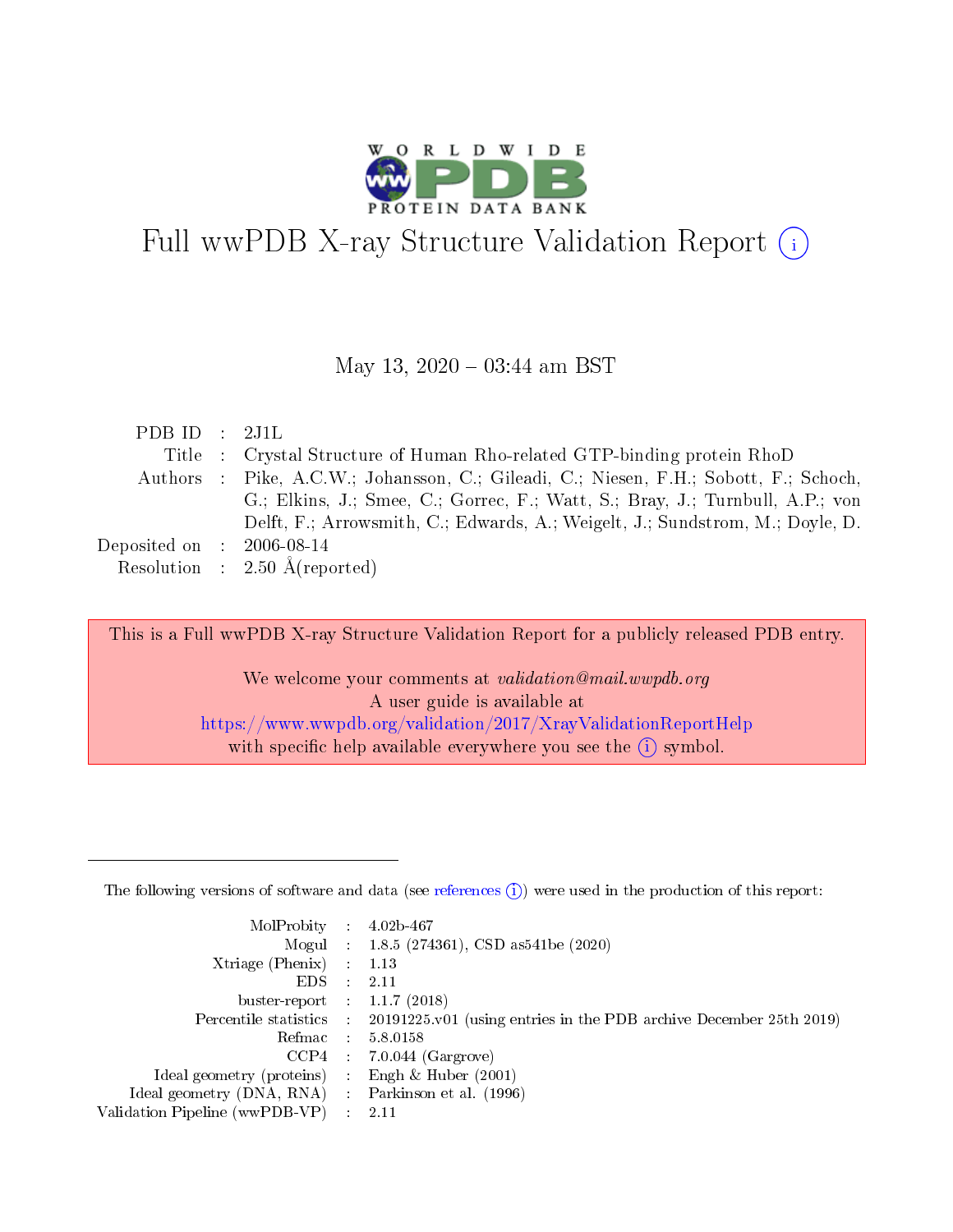# 1 [O](https://www.wwpdb.org/validation/2017/XrayValidationReportHelp#overall_quality)verall quality at a glance  $(i)$

The following experimental techniques were used to determine the structure: X-RAY DIFFRACTION

The reported resolution of this entry is 2.50 Å.

Percentile scores (ranging between 0-100) for global validation metrics of the entry are shown in the following graphic. The table shows the number of entries on which the scores are based.



| Metric                | Whole archive<br>$(\#\mathrm{Entries})$ | Similar resolution<br>$(\#\text{Entries},\,\text{resolution}\,\,\text{range}(\textup{\AA}))$ |  |  |
|-----------------------|-----------------------------------------|----------------------------------------------------------------------------------------------|--|--|
| $R_{free}$            | 130704                                  | $4661(2.50-2.50)$                                                                            |  |  |
| Clashscore            | 141614                                  | $5346$ $(2.50-2.50)$                                                                         |  |  |
| Ramachandran outliers | 138981                                  | $5231 (2.50 - 2.50)$                                                                         |  |  |
| Sidechain outliers    | 138945                                  | $5233(2.50-2.50)$                                                                            |  |  |
| RSRZ outliers         | 127900                                  | $4559(2.50-2.50)$                                                                            |  |  |

The table below summarises the geometric issues observed across the polymeric chains and their fit to the electron density. The red, orange, yellow and green segments on the lower bar indicate the fraction of residues that contain outliers for  $>=3, 2, 1$  and 0 types of geometric quality criteria respectively. A grey segment represents the fraction of residues that are not modelled. The numeric value for each fraction is indicated below the corresponding segment, with a dot representing fractions  $\epsilon=5\%$  The upper red bar (where present) indicates the fraction of residues that have poor fit to the electron density. The numeric value is given above the bar.

| Mol       | $\alpha$ hain | Length              | Quality of chain |    |     |  |
|-----------|---------------|---------------------|------------------|----|-----|--|
| <u>д.</u> | . .           | ີ 1 <i>1</i><br>417 | 65%              | 8% | 27% |  |

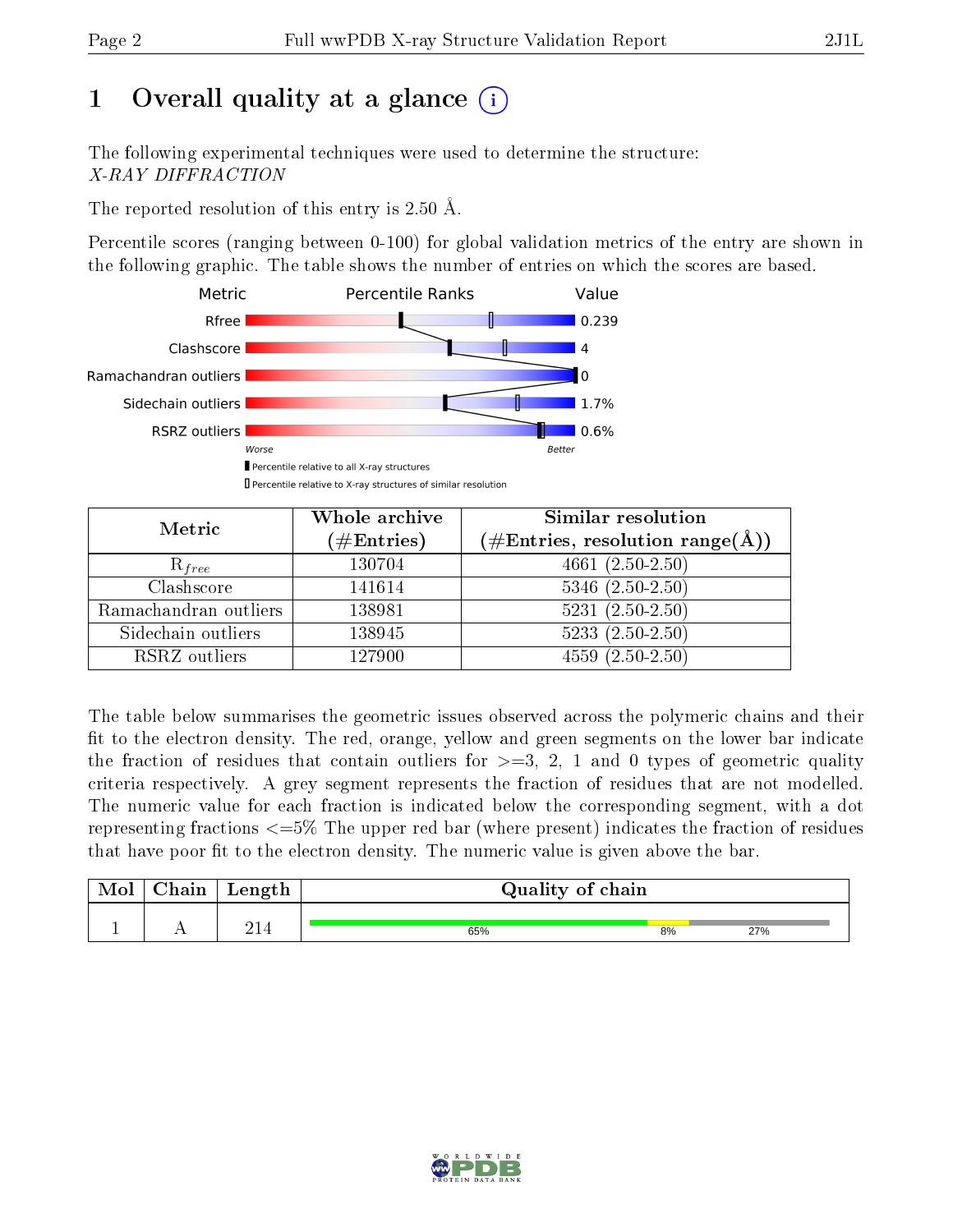# 2 Entry composition (i)

There are 4 unique types of molecules in this entry. The entry contains 1197 atoms, of which 0 are hydrogens and 0 are deuteriums.

In the tables below, the ZeroOcc column contains the number of atoms modelled with zero occupancy, the AltConf column contains the number of residues with at least one atom in alternate conformation and the Trace column contains the number of residues modelled with at most 2 atoms.

• Molecule 1 is a protein called RHO-RELATED GTP-BINDING PROTEIN RHOD.

| Mol | $Chain   Residues$ | Atoms                 |     |     | ZeroOcc   AltConf   Trace |  |  |  |
|-----|--------------------|-----------------------|-----|-----|---------------------------|--|--|--|
|     | 157                | $_{\rm Total}$<br>160 | 739 | 202 |                           |  |  |  |

 Molecule 2 is GUANOSINE -5' -DIPHOSPHATE (three-letter code: GDP) (formula:  $C_{10}H_{15}N_5O_{11}P_2$ .



|  | Chain   Residues | Atoms       |  |  | $ZeroOcc \   \ AltConf \  $ |  |  |  |
|--|------------------|-------------|--|--|-----------------------------|--|--|--|
|  |                  | Total C N O |  |  |                             |  |  |  |

• Molecule 3 is MAGNESIUM ION (three-letter code: MG) (formula: Mg).

|  | $Mol$   Chain   Residues | Atoms              | ZeroOcc   AltConf |  |
|--|--------------------------|--------------------|-------------------|--|
|  |                          | Μg<br><b>Total</b> |                   |  |

• Molecule 4 is water.

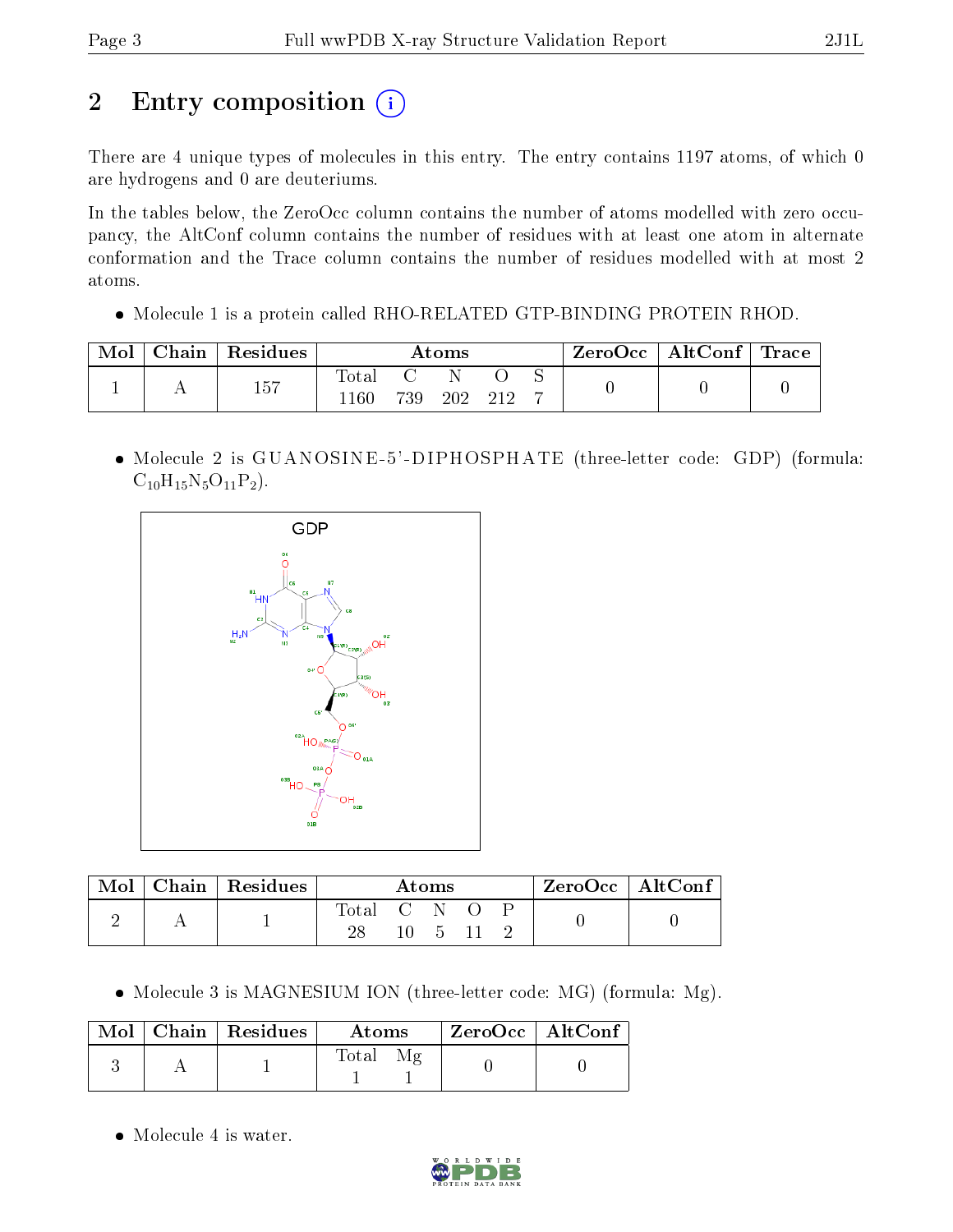|  | $\text{Mol}$   Chain   Residues | Atoms       | $^\mathrm{+}$ ZeroOcc $\, \mid \, \mathrm{AltConf} \, \vert$ |  |
|--|---------------------------------|-------------|--------------------------------------------------------------|--|
|  |                                 | $\rm Total$ |                                                              |  |

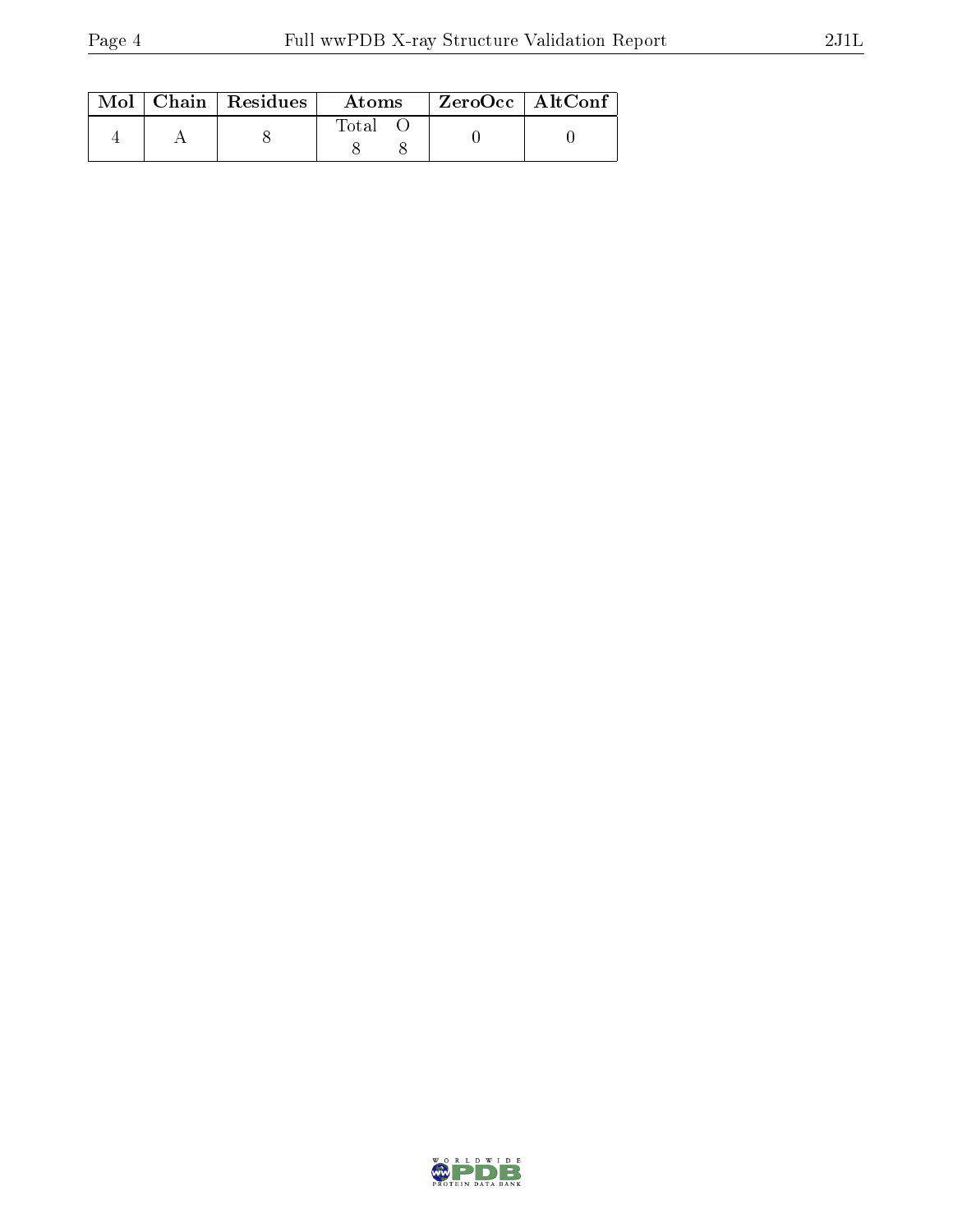# 3 Residue-property plots  $(i)$

These plots are drawn for all protein, RNA and DNA chains in the entry. The first graphic for a chain summarises the proportions of the various outlier classes displayed in the second graphic. The second graphic shows the sequence view annotated by issues in geometry and electron density. Residues are color-coded according to the number of geometric quality criteria for which they contain at least one outlier: green  $= 0$ , yellow  $= 1$ , orange  $= 2$  and red  $= 3$  or more. A red dot above a residue indicates a poor fit to the electron density (RSRZ  $> 2$ ). Stretches of 2 or more consecutive residues without any outlier are shown as a green connector. Residues present in the sample, but not in the model, are shown in grey.

• Molecule 1: RHO-RELATED GTP-BINDING PROTEIN RHOD



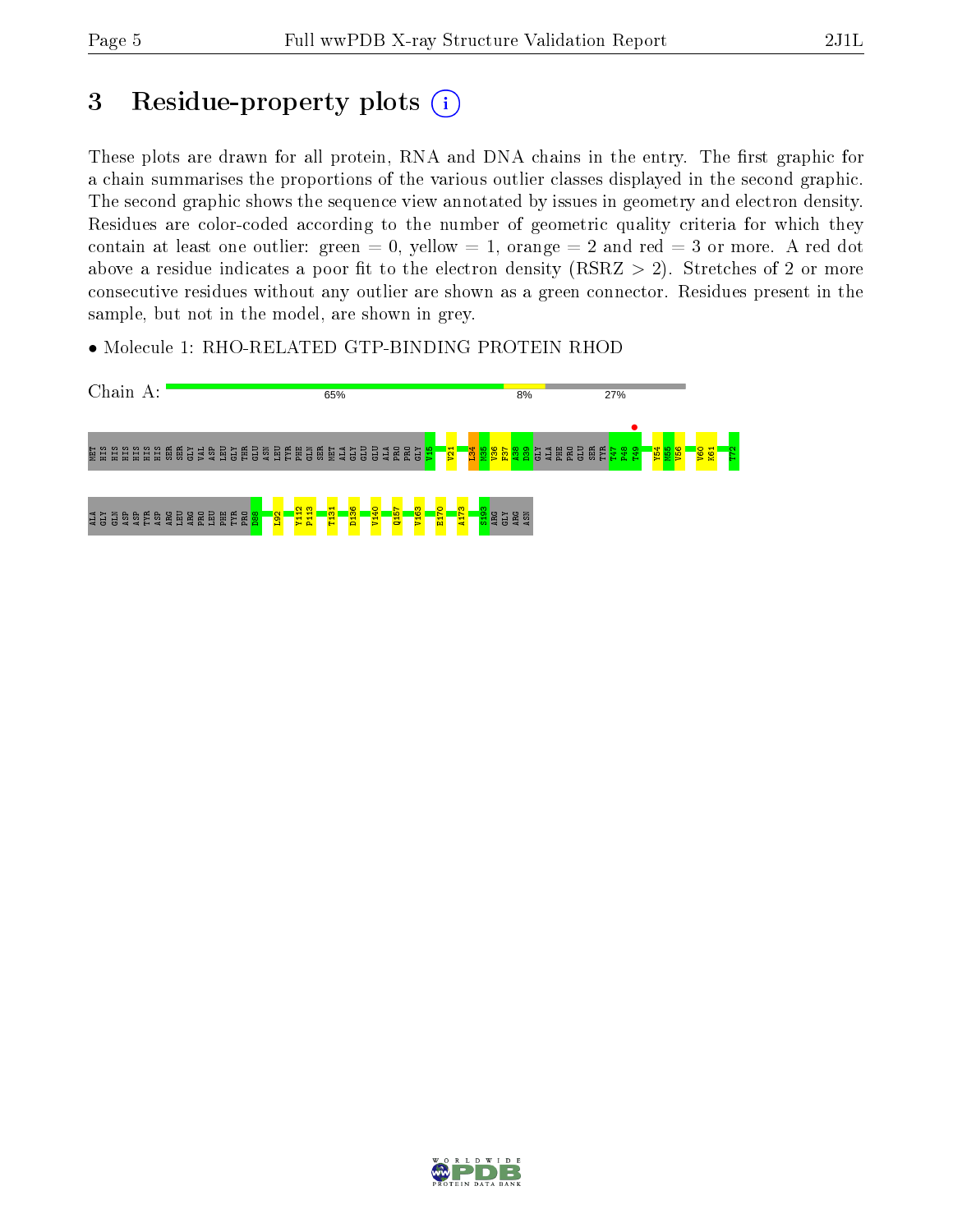# 4 Data and refinement statistics  $(i)$

| Property                                                             | Value                                                        | Source     |
|----------------------------------------------------------------------|--------------------------------------------------------------|------------|
| Space group                                                          | P 31 2 1                                                     | Depositor  |
| Cell constants                                                       | $66.81\text{\AA}$<br>$66.81\text{\AA}$<br>$103.92\text{\AA}$ |            |
| a, b, c, $\alpha$ , $\beta$ , $\gamma$                               | $90.00^\circ$<br>$90.00^\circ$<br>$120.00^{\circ}$           | Depositor  |
| Resolution $(A)$                                                     | 50.00<br>$-2.50$                                             | Depositor  |
|                                                                      | 38.66<br>$-2.50$                                             | <b>EDS</b> |
| % Data completeness                                                  | $100.0 (50.00-2.50)$                                         | Depositor  |
| (in resolution range)                                                | $100.0$ $(38.66 - 2.50)$                                     | <b>EDS</b> |
| $R_{merge}$                                                          | 0.09                                                         | Depositor  |
| $\mathrm{R}_{sym}$                                                   | (Not available)                                              | Depositor  |
| $\langle I/\sigma(I) \rangle$ <sup>1</sup>                           | 2.34 (at $2.51\text{\AA}$ )                                  | Xtriage    |
| Refinement program                                                   | <b>REFMAC 5.2.0019</b>                                       | Depositor  |
|                                                                      | $0.217$ , $0.242$                                            | Depositor  |
| $R, R_{free}$                                                        | 0.217<br>0.239<br>$\frac{1}{2}$                              | DCC        |
| $\mathcal{R}_{free}$ test set                                        | 466 reflections $(4.78\%)$                                   | wwPDB-VP   |
| Wilson B-factor $(A^2)$                                              | 77.5                                                         | Xtriage    |
| Anisotropy                                                           | 0.097                                                        | Xtriage    |
| Bulk solvent $k_{sol}(e/\mathring{A}^3)$ , $B_{sol}(\mathring{A}^2)$ | $0.33$ , $73.8$                                              | <b>EDS</b> |
| L-test for twinning <sup>2</sup>                                     | $< L >$ = 0.49, $< L2$ = 0.32                                | Xtriage    |
| Estimated twinning fraction                                          | $0.056$ for $-h,-k,l$                                        | Xtriage    |
| $F_o, F_c$ correlation                                               | 0.95                                                         | <b>EDS</b> |
| Total number of atoms                                                | 1197                                                         | wwPDB-VP   |
| Average B, all atoms $(A^2)$                                         | 64.0                                                         | wwPDB-VP   |

Xtriage's analysis on translational NCS is as follows: The largest off-origin peak in the Patterson function is  $8.59\%$  of the height of the origin peak. No significant pseudotranslation is detected.

<sup>&</sup>lt;sup>2</sup>Theoretical values of  $\langle |L| \rangle$ ,  $\langle L^2 \rangle$  for acentric reflections are 0.5, 0.333 respectively for untwinned datasets, and 0.375, 0.2 for perfectly twinned datasets.



<span id="page-5-1"></span><span id="page-5-0"></span><sup>1</sup> Intensities estimated from amplitudes.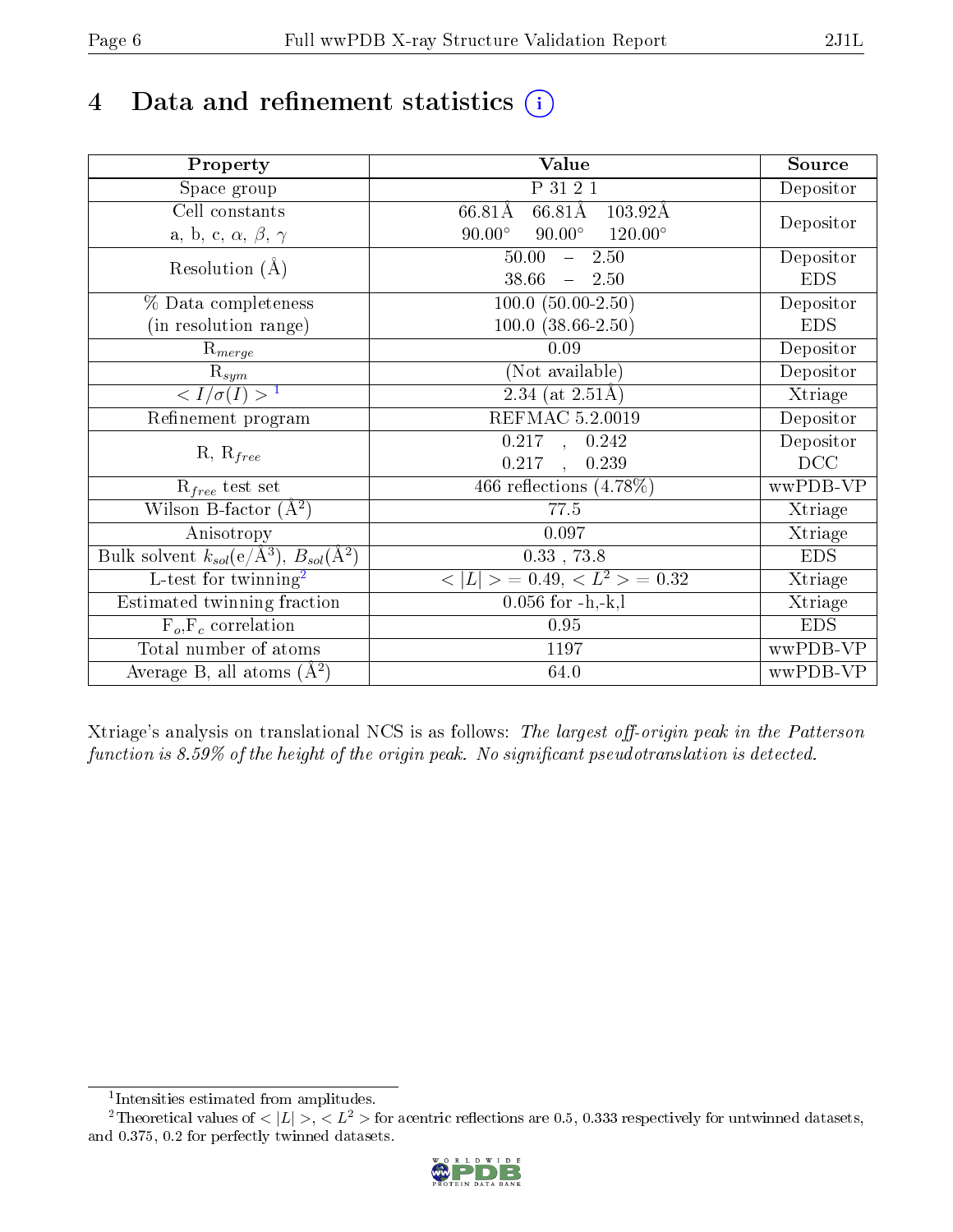# 5 Model quality  $(i)$

### 5.1 Standard geometry  $\overline{()}$

Bond lengths and bond angles in the following residue types are not validated in this section: GDP, MG

The Z score for a bond length (or angle) is the number of standard deviations the observed value is removed from the expected value. A bond length (or angle) with  $|Z| > 5$  is considered an outlier worth inspection. RMSZ is the root-mean-square of all Z scores of the bond lengths (or angles).

|  | $Mol$   Chain |      | Bond lengths                    | Bond angles |        |  |
|--|---------------|------|---------------------------------|-------------|--------|--|
|  |               |      | RMSZ $ #Z  > 5$ RMSZ $ #Z  > 5$ |             |        |  |
|  |               | 0.56 | 0/1183                          | 0.67        | 0/1612 |  |

There are no bond length outliers.

There are no bond angle outliers.

There are no chirality outliers.

There are no planarity outliers.

### 5.2 Too-close contacts  $(i)$

In the following table, the Non-H and H(model) columns list the number of non-hydrogen atoms and hydrogen atoms in the chain respectively. The H(added) column lists the number of hydrogen atoms added and optimized by MolProbity. The Clashes column lists the number of clashes within the asymmetric unit, whereas Symm-Clashes lists symmetry related clashes.

|  |          |      | Mol   Chain   Non-H   H(model)   H(added)   Clashes   Symm-Clashes |
|--|----------|------|--------------------------------------------------------------------|
|  | $1160\,$ | 1084 |                                                                    |
|  |          |      |                                                                    |
|  |          |      |                                                                    |
|  |          |      |                                                                    |
|  | (107)    | 1096 |                                                                    |

The all-atom clashscore is defined as the number of clashes found per 1000 atoms (including hydrogen atoms). The all-atom clashscore for this structure is 4.

All (10) close contacts within the same asymmetric unit are listed below, sorted by their clash magnitude.

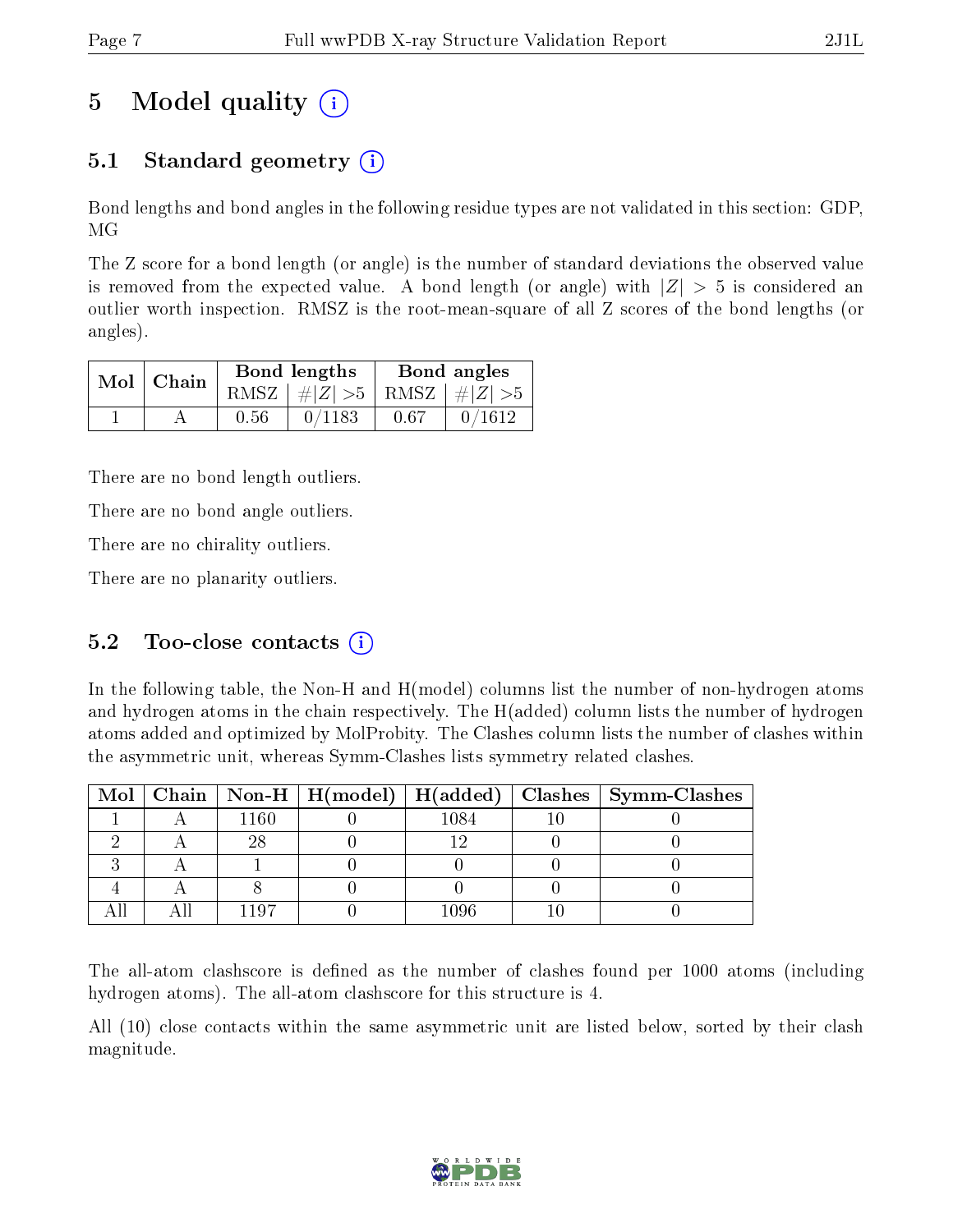| Atom-1               | Atom-2             | Interatomic<br>distance | Clash<br>overlap $(A)$ |
|----------------------|--------------------|-------------------------|------------------------|
| 1: A: 131: THE: HG21 | 1:A:170:GLU:HB3    | 1.78                    | 0.66                   |
| 1:A:21:VAL:HB        | 1: A:92:LEU:HD23   | 1.79                    | 0.64                   |
| 1: A:34:LEU:HD13     | 1: A:54:TYR:CE1    | 2.41                    | 0.55                   |
| 1:A:112:TYR:CG       | 1:A:163:VAL:HG22   | 2.44                    | 0.53                   |
| 1: A: 163: VAL: CG1  | 1: A: 163: VAL: O  | 2.58                    | 0.51                   |
| 1: A: 136: ASP: O    | 1: A:140: VAL:HG23 | 2.13                    | 0.48                   |
| 1: A:37:PHE:CE2      | 1: A:56: VAL:HGI1  | 2.49                    | 0.48                   |
| 1:A:112:TYR:HB3      | 1:A:113:PRO:HD3    | 1.99                    | 0.43                   |
| 1:A:36:VAL:HG21      | 1:A:173:ALA:O      | 2.18                    | 0.43                   |
| 1: A:60: VAL:O       | 1: A:61: LYS:C     | 2.59                    | 0.41                   |

There are no symmetry-related clashes.

### 5.3 Torsion angles  $(i)$

#### 5.3.1 Protein backbone  $(i)$

In the following table, the Percentiles column shows the percent Ramachandran outliers of the chain as a percentile score with respect to all X-ray entries followed by that with respect to entries of similar resolution.

The Analysed column shows the number of residues for which the backbone conformation was analysed, and the total number of residues.

| $\mid$ Mol $\mid$ Chain $\mid$ | Analysed                                |  | Favoured   Allowed   Outliers   Percentiles |  |
|--------------------------------|-----------------------------------------|--|---------------------------------------------|--|
|                                | $151/214$ (71\%)   143 (95\%)   8 (5\%) |  | 100 100                                     |  |

There are no Ramachandran outliers to report.

#### 5.3.2 Protein sidechains (i)

In the following table, the Percentiles column shows the percent sidechain outliers of the chain as a percentile score with respect to all X-ray entries followed by that with respect to entries of similar resolution.

The Analysed column shows the number of residues for which the sidechain conformation was analysed, and the total number of residues.

| Mol   Chain | Analysed                               | Rotameric   Outliers   Percentiles |       |  |
|-------------|----------------------------------------|------------------------------------|-------|--|
|             | $115/184(62\%)$   113 (98\%)   2 (2\%) |                                    | 60 82 |  |

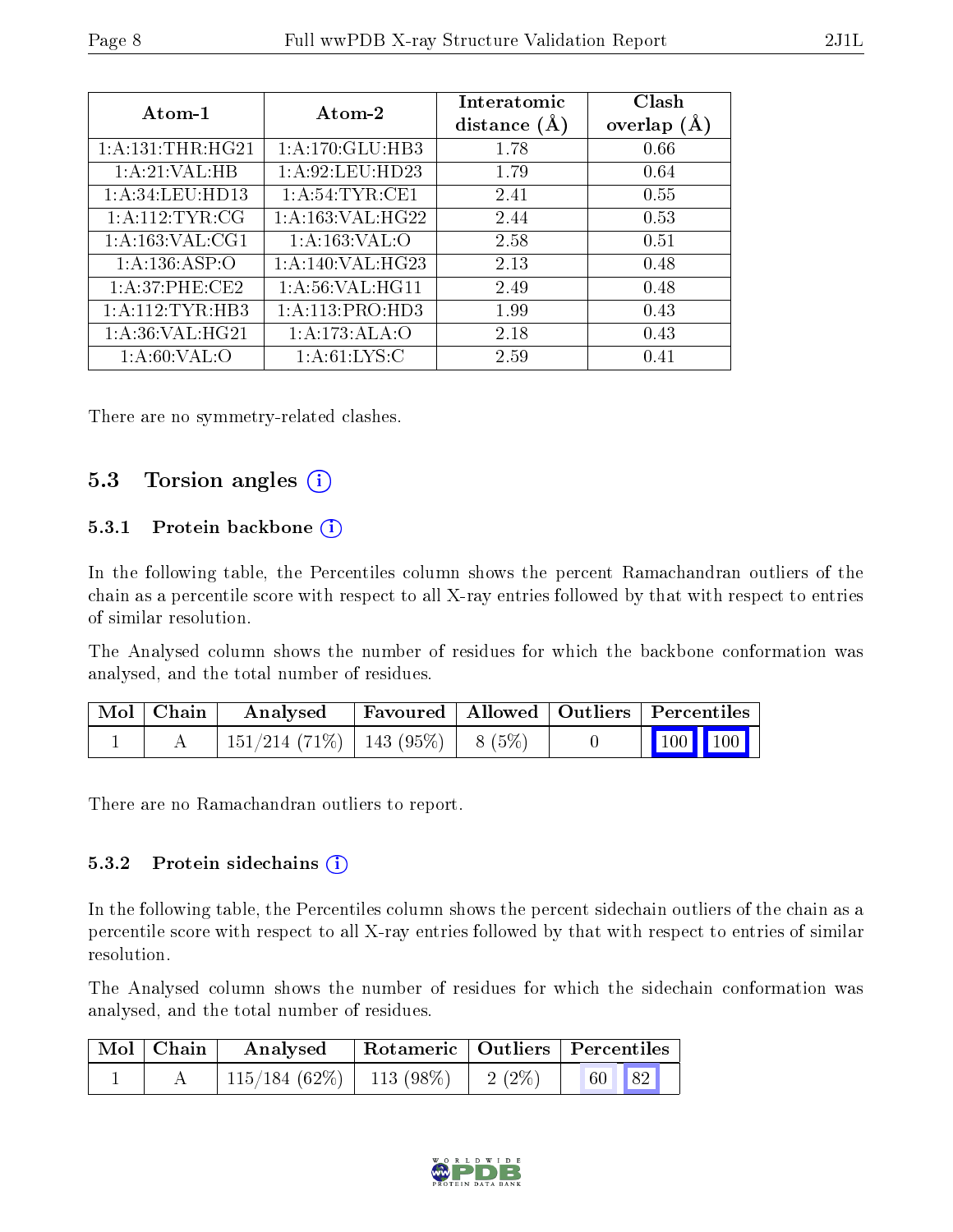All (2) residues with a non-rotameric sidechain are listed below:

| Mol | Chain | $\operatorname{Res}% \left\vert \mathcal{H}\right\vert =\operatorname*{Res}_{\mathcal{H}}\left\vert \mathcal{H}% \right\vert ^{2}$ | Type |
|-----|-------|------------------------------------------------------------------------------------------------------------------------------------|------|
|     |       |                                                                                                                                    |      |
|     |       | -51                                                                                                                                |      |

Some sidechains can be flipped to improve hydrogen bonding and reduce clashes. There are no such sidechains identified.

#### 5.3.3 RNA  $(i)$

There are no RNA molecules in this entry.

#### 5.4 Non-standard residues in protein, DNA, RNA chains (i)

There are no non-standard protein/DNA/RNA residues in this entry.

#### 5.5 Carbohydrates (i)

There are no carbohydrates in this entry.

#### 5.6 Ligand geometry (i)

Of 2 ligands modelled in this entry, 1 is monoatomic - leaving 1 for Mogul analysis.

In the following table, the Counts columns list the number of bonds (or angles) for which Mogul statistics could be retrieved, the number of bonds (or angles) that are observed in the model and the number of bonds (or angles) that are defined in the Chemical Component Dictionary. The Link column lists molecule types, if any, to which the group is linked. The Z score for a bond length (or angle) is the number of standard deviations the observed value is removed from the expected value. A bond length (or angle) with  $|Z| > 2$  is considered an outlier worth inspection. RMSZ is the root-mean-square of all Z scores of the bond lengths (or angles).

| Mol | Type | $\mid$ Chain $\mid$ Res |      |  |          |      | ${\rm Link}$ |          | Bond lengths |        |  | Bond angles |  |
|-----|------|-------------------------|------|--|----------|------|--------------|----------|--------------|--------|--|-------------|--|
|     |      |                         |      |  | Counts   | RMSZ | $+# Z $<br>റ | Counts   | RMSZ $ #Z $  |        |  |             |  |
|     | GDP  |                         | 1194 |  | 24,30,30 | 1.24 | $4(16\%)$    | 31,47,47 |              | 8(25%) |  |             |  |

In the following table, the Chirals column lists the number of chiral outliers, the number of chiral centers analysed, the number of these observed in the model and the number defined in the Chemical Component Dictionary. Similar counts are reported in the Torsion and Rings columns. '-' means no outliers of that kind were identified.

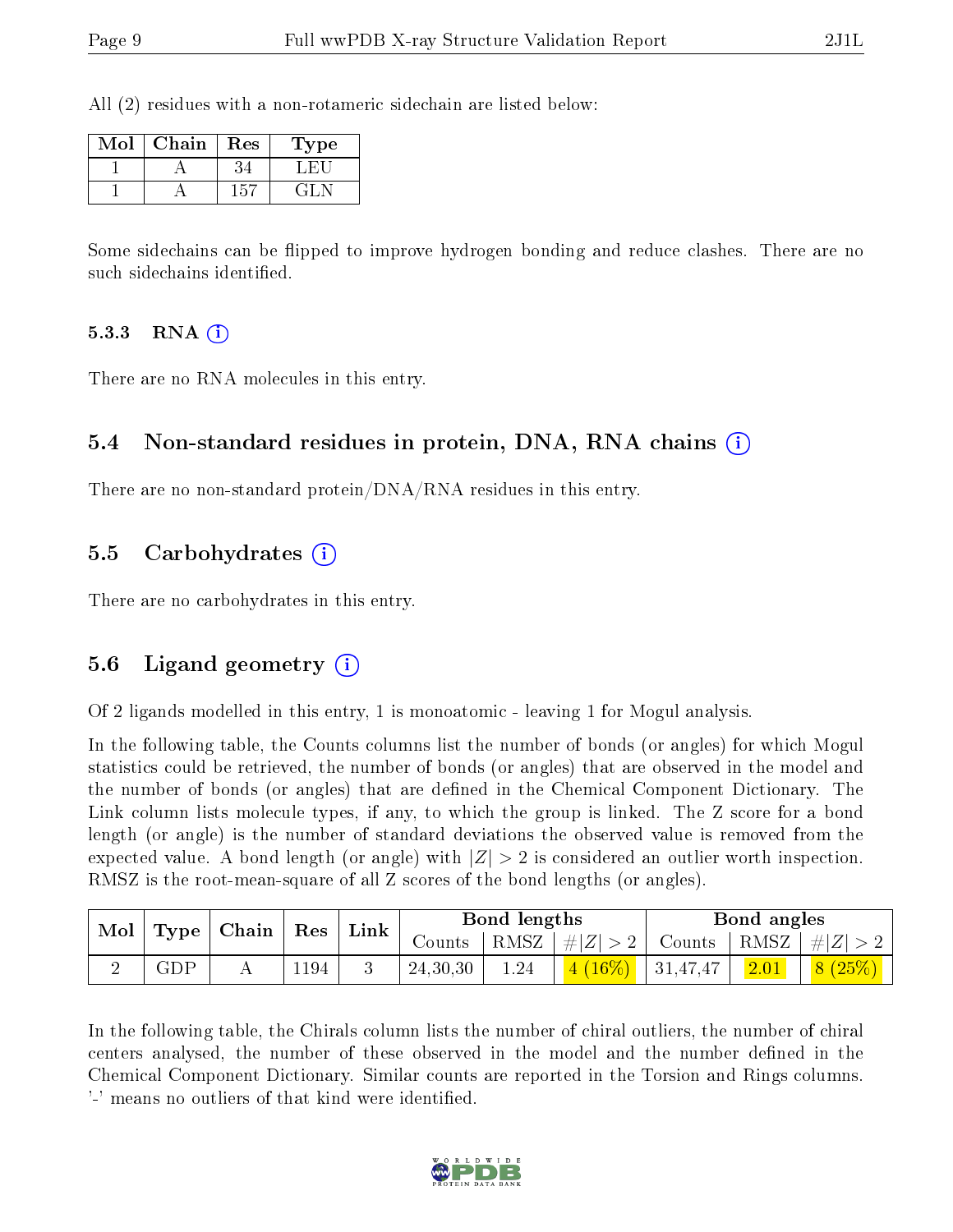|  |      |  | Mol   Type   Chain   Res   Link   Chirals   Torsions   Rings |  |
|--|------|--|--------------------------------------------------------------|--|
|  | 1194 |  | $\mid 0/12/32/32 \mid 0/3/3/3 \mid$                          |  |

All (4) bond length outliers are listed below:

| Mol | Chain |      | Res   Type | $\boldsymbol{\mathrm{Atoms}}$ | Z    | $\Box$ Observed $(A)$ | Ideal(A) |
|-----|-------|------|------------|-------------------------------|------|-----------------------|----------|
|     |       | 1194 | <b>GDP</b> | $C6-C5$                       | 3.04 | .46                   | -41      |
|     |       | 1194 | GDP.       | $O4'$ -C1'                    | 2.91 | 1.45                  | 1.41     |
|     |       | 1194 | CDP        | $C5-C4$                       | 2.23 | 1.46                  | $1.40\,$ |
|     |       | 1194 | CDP.       | $C2'$ -C1'                    |      | 1.50                  | $1.53\,$ |

All (8) bond angle outliers are listed below:

| Mol            | Chain | Res  | Type       | Atoms        | Z       | Observed $(^\circ)$ | $\text{Ideal}({}^o)$ |
|----------------|-------|------|------------|--------------|---------|---------------------|----------------------|
| $\overline{2}$ | А     | 1194 | <b>GDP</b> | $C5-C6-N1$   | $-5.23$ | 116.27              | 123.43               |
| 2              | А     | 1194 | <b>GDP</b> | $C6-N1-C2$   | 4.74    | 123.46              | 115.93               |
| 2              | А     | 1194 | GDP        | PA-O3A-PB    | $-4.38$ | 117.78              | 132.83               |
| 2              | А     | 1194 | GDP        | $C6-C5-C4$   | $-3.59$ | 117.37              | 120.80               |
| 2              | А     | 1194 | GDP        | $C1'$ -N9-C4 | $-2.75$ | 121.82              | 126.64               |
| $\overline{2}$ | А     | 1194 | GDP        | $N3-C2-N1$   | $-2.66$ | 123.68              | 127.22               |
| 2              | А     | 1194 | GDP        | $C4-C5-N7$   | $-2.56$ | 106.74              | 109.40               |
| 2              | А     | 1194 | <b>GDP</b> | $C2-N3-C4$   | 2.44    | 118.15              | 115.36               |

There are no chirality outliers.

There are no torsion outliers.

There are no ring outliers.

No monomer is involved in short contacts.

The following is a two-dimensional graphical depiction of Mogul quality analysis of bond lengths, bond angles, torsion angles, and ring geometry for all instances of the Ligand of Interest. In addition, ligands with molecular weight > 250 and outliers as shown on the validation Tables will also be included. For torsion angles, if less then 5% of the Mogul distribution of torsion angles is within 10 degrees of the torsion angle in question, then that torsion angle is considered an outlier. Any bond that is central to one or more torsion angles identified as an outlier by Mogul will be highlighted in the graph. For rings, the root-mean-square deviation (RMSD) between the ring in question and similar rings identified by Mogul is calculated over all ring torsion angles. If the average RMSD is greater than 60 degrees and the minimal RMSD between the ring in question and any Mogul-identified rings is also greater than 60 degrees, then that ring is considered an outlier. The outliers are highlighted in purple. The color gray indicates Mogul did not find sufficient equivalents in the CSD to analyse the geometry.

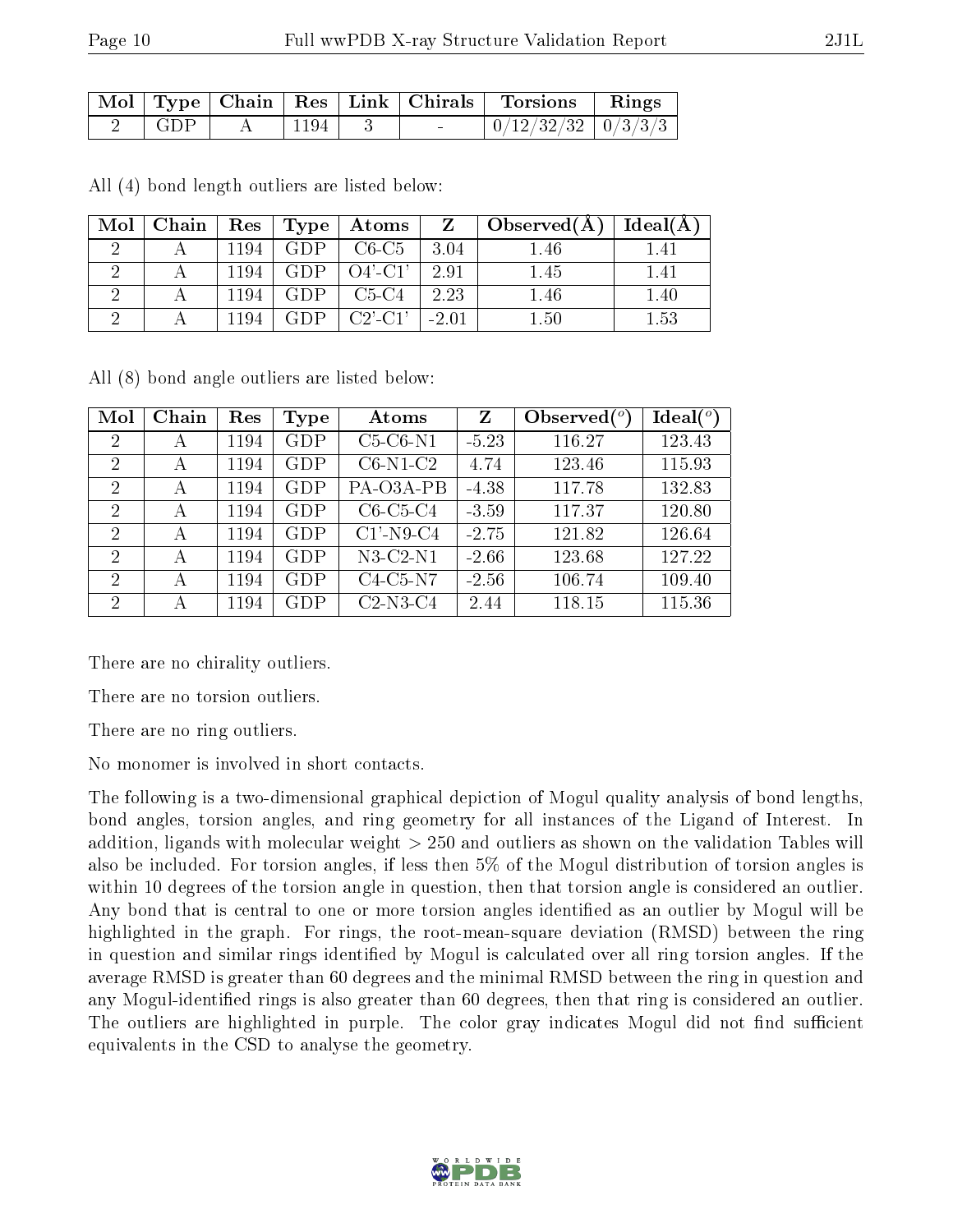

## 5.7 [O](https://www.wwpdb.org/validation/2017/XrayValidationReportHelp#nonstandard_residues_and_ligands)ther polymers (i)

There are no such residues in this entry.

### 5.8 Polymer linkage issues (i)

There are no chain breaks in this entry.

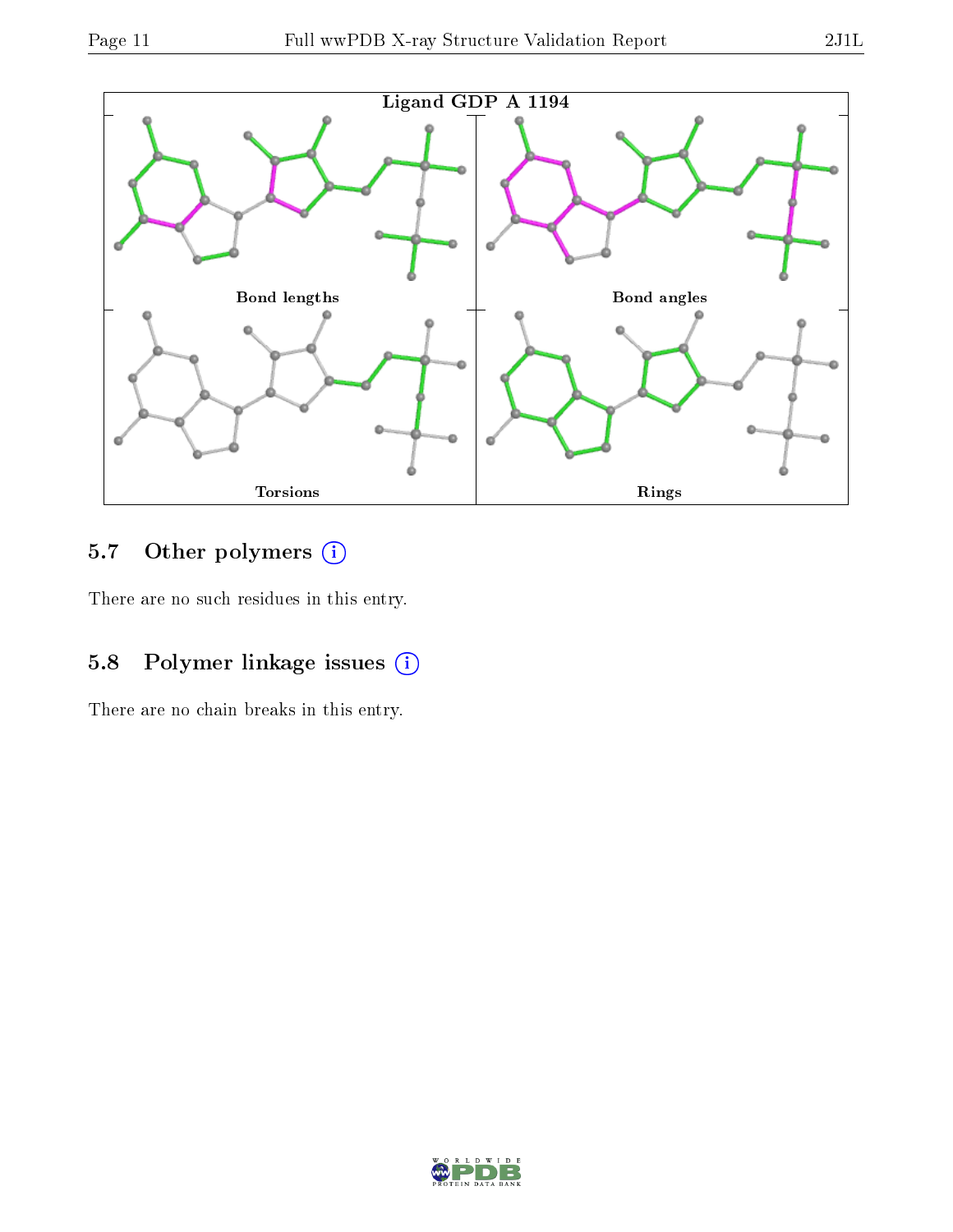### 6 Fit of model and data  $\left( \cdot \right)$

### 6.1 Protein, DNA and RNA chains (i)

In the following table, the column labelled  $#RSRZ> 2'$  contains the number (and percentage) of RSRZ outliers, followed by percent RSRZ outliers for the chain as percentile scores relative to all X-ray entries and entries of similar resolution. The OWAB column contains the minimum, median,  $95<sup>th</sup>$  percentile and maximum values of the occupancy-weighted average B-factor per residue. The column labelled  $Q < 0.9$  lists the number of (and percentage) of residues with an average occupancy less than 0.9.

| $\mid$ Mol $\mid$ Chain $\mid$ | $\parallel$ Analysed $\parallel$ | $ \langle \mathrm{RSRZ} \rangle $ | $\rm \#RSRZ{>}2$ |  | $\mid$ OWAB(Å <sup>2</sup> ) $\mid$ Q<0.9  |  |
|--------------------------------|----------------------------------|-----------------------------------|------------------|--|--------------------------------------------|--|
|                                | $\pm 157/214$ (73%) $\pm$        | $-0.06$                           |                  |  | $\vert 1 \vert (0\%)$ 89 90 55, 63, 74, 78 |  |

All (1) RSRZ outliers are listed below:

| Mol   Chain   Res   Type   RSRZ |  |  |
|---------------------------------|--|--|
|                                 |  |  |

### 6.2 Non-standard residues in protein, DNA, RNA chains (i)

There are no non-standard protein/DNA/RNA residues in this entry.

#### 6.3 Carbohydrates (i)

There are no carbohydrates in this entry.

### 6.4 Ligands  $(i)$

In the following table, the Atoms column lists the number of modelled atoms in the group and the number defined in the chemical component dictionary. The B-factors column lists the minimum, median,  $95<sup>th</sup>$  percentile and maximum values of B factors of atoms in the group. The column labelled  $Q< 0.9$  lists the number of atoms with occupancy less than 0.9.

| Mol |     | $\text{Type} \mid \text{Chain} \mid$ |      |       |            |      | $\mid$ Res $\mid$ Atoms $\mid$ RSCC $\mid$ RSR $\mid$ B-factors(Å <sup>2</sup> ) $\mid$ Q<0.9 |  |
|-----|-----|--------------------------------------|------|-------|------------|------|-----------------------------------------------------------------------------------------------|--|
|     |     |                                      | 1195 |       | $\rm 0.95$ | 0.05 | 76, 76, 76, 76                                                                                |  |
|     | GDP |                                      | 1194 | 28/28 | -0.97      |      | 68, 70, 74, 76                                                                                |  |

The following is a graphical depiction of the model fit to experimental electron density of all instances of the Ligand of Interest. In addition, ligands with molecular weight  $> 250$  and outliers as shown on the geometry validation Tables will also be included. Each fit is shown from different orientation to approximate a three-dimensional view.